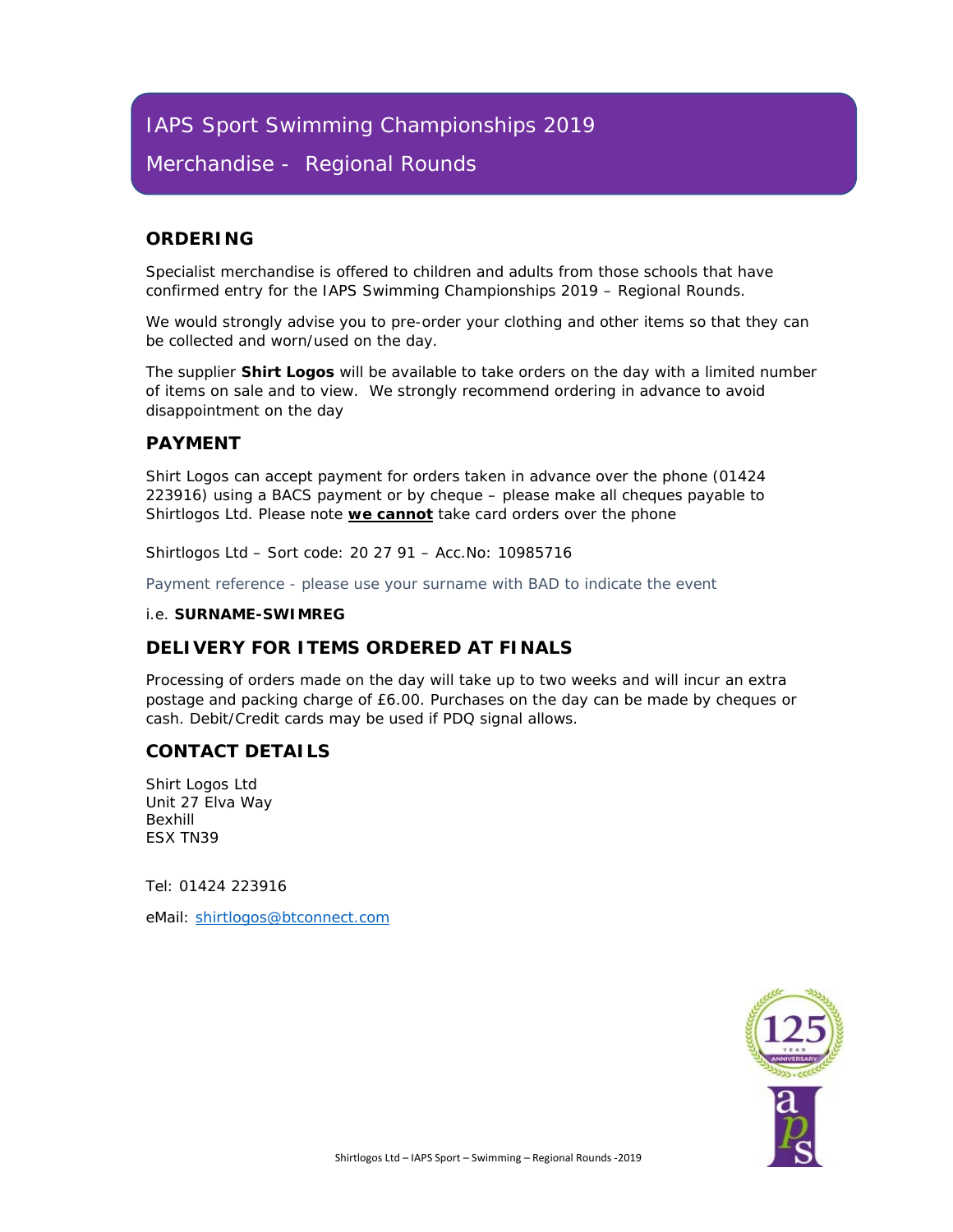# Items Available for Purchase

The following items will be available with the IAPS swimming logo individually embroidered or printed onto each product. For further details on any item please contact Shirt Logos.